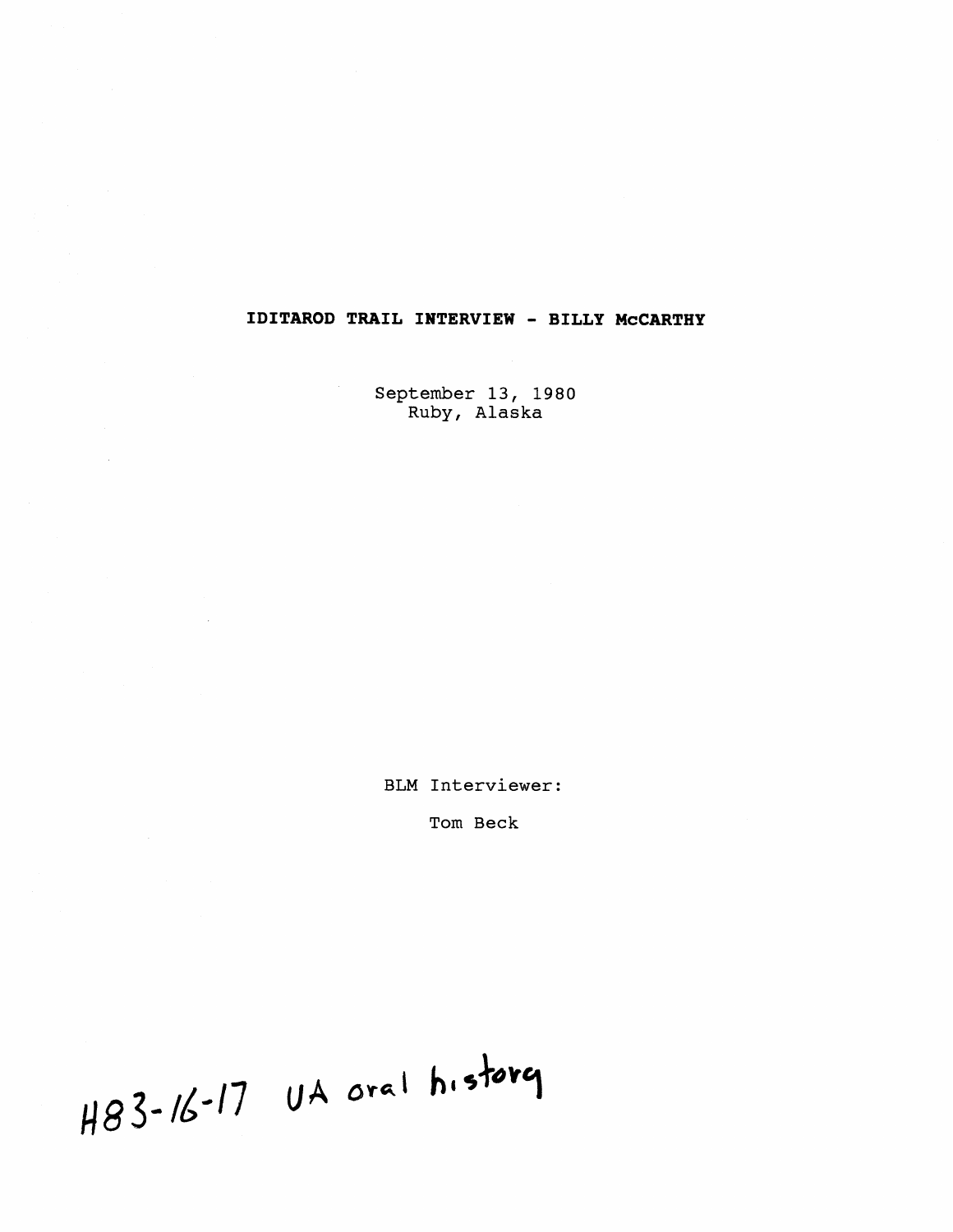## **SEPTEMBER 13, 1980** - **BILLY McCARTHY**

(Tape No. 1 of 1, Side A)

## **IWTRODUCTION**

INTERVIEWER: ..... with Billy McCarthy of Ruby, Alaska. The interview was conducted at the home of Billy Captain at Ruby on September 13th, 1980. The interview was for the Bureau of Land Management by Tom Beck.

Billy was born in 1904 near Fairbanks. His mother came to Nulato when Billy was a year and a half old, where she met Billy's stepfather. Billy's stepfather ran a roadhouse in Nulato and later ran the Slough Roadhouse 16 miles south of Kaltag on the Iditarod Trail.

Billy used to be a mail carrier and carried mail by dog team from Ruby to Nine-Mile Point, 30 miles above Kochrines. Billy carried the mail for two years for the **NC** Company, making two trips a week for \$150 per week. Billy was also a reindeer herder for three years for the Laplanders near Unalakleet.

In 1925 Billy participated in the diphtheria serum run from Nenana to Nome. Billy ran the segment from Ruby to Whiskey Creek.

(Off record at Log No. 0105) (On record at Log No. 0152)

## **INTERVIEW**

| Q<br>$\mathbf{A}$ | Okay. Where were you stepfather's roadhouses?<br>Six miles from old Kaltag and one 16 miles, a place called<br>Slough Roadhouse.                              |
|-------------------|---------------------------------------------------------------------------------------------------------------------------------------------------------------|
| Q<br>$\mathbf A$  | Slough Roadhouse was 16 miles, what, southwest?<br>(Indiscernible) Slough, it was called. On the other side --<br>you know, it was on this side of the river. |
| Q<br>Α            | What was the other roadhouse called?<br>What?                                                                                                                 |
| Q                 | You said he had two roadhouses. Where was the other one?<br>Slough and what was the other one?                                                                |
| A                 | Two roadhouses.                                                                                                                                               |
| Q                 | Mm hmm (affirmative).                                                                                                                                         |
| Α                 | Sixteen -- or six and sixteen miles below Kaltag.                                                                                                             |
| Q                 | Yeah. The one was called Slough Roadhouse. What was the<br>other one called?                                                                                  |
| $\mathbf{A}$      | It was just -- just a roadhouse on the road where his fish<br>camp and where he cut wood                                                                      |
| Q                 | Mm hmm (affirmative).                                                                                                                                         |
| Α                 | in the summer when there was no cattle. There was lots<br>of steamboats in them days, and the wood was in great<br>demand.                                    |
| Q                 | Which one did he run first, the Slough Roadhouse or the<br>other one?                                                                                         |
| Α<br>Q            | The one at the fish camp below Kaltaq.<br>Six miles below?                                                                                                    |
| $\mathbf{A}$      | Yeah.                                                                                                                                                         |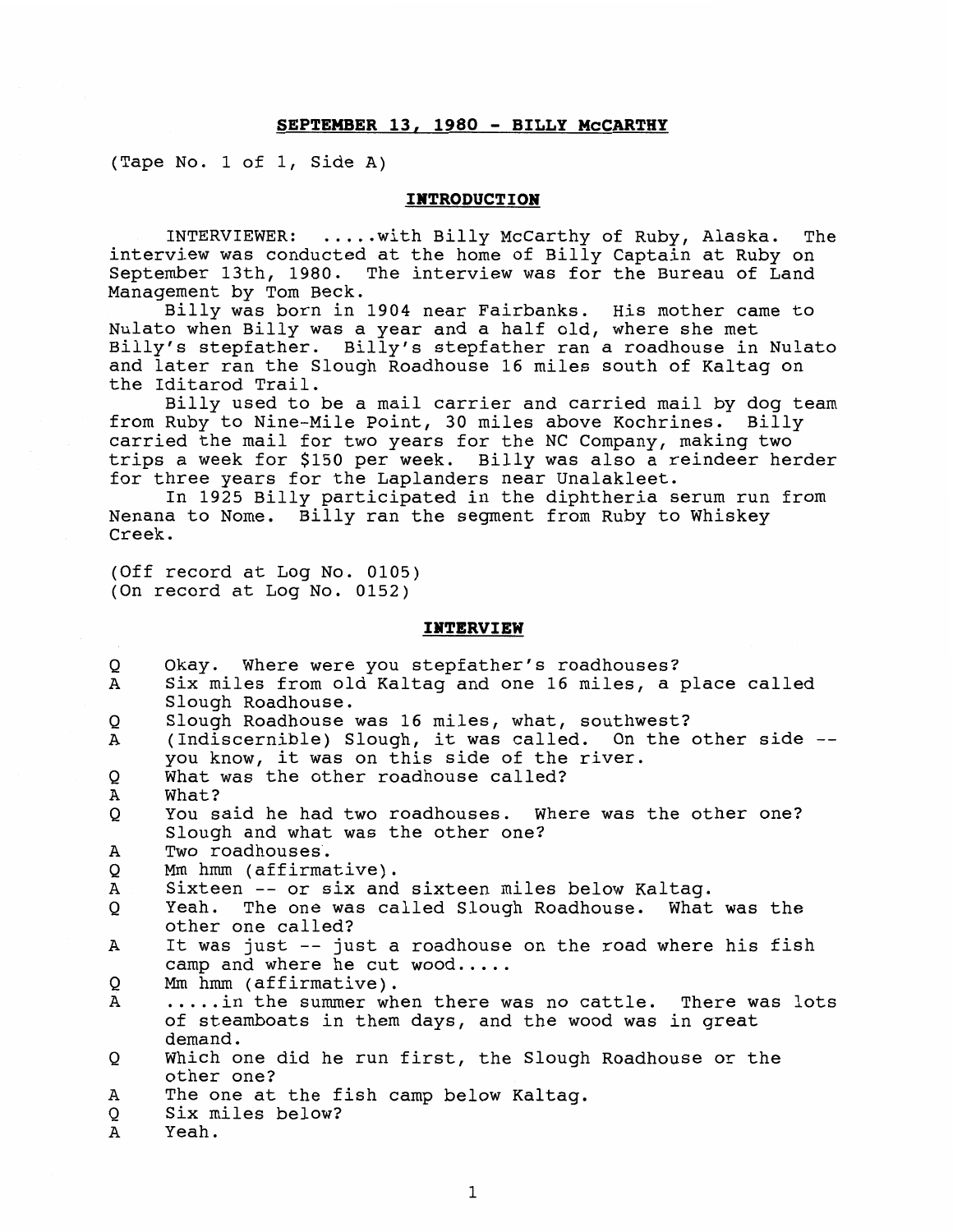for that? Beg pardon? A Was there a name for that one? Did they call it anything? Q  $\mathbf{A}$ No. It was just his summer residence. Fish camp and woodcutting was his profession in those days. Were both of those roadhouses on the trail there going down O to  $--$  what?  $\mathbf{A}$ Yeah, the one at sixteen was on the Iditarod Trail. It was over -- I know it was beyond that Slough Roadhouse. There was a lot of travel them days, either on foot, some on skis, some pulling sleigh, pulling from Yukon sleds by the neck. Some that just couldn't afford dogs. O What was the Yukon sled?  $\Delta$ Little sleds built in the states. Little flat, no rails on it -- top rails. They just packed their bedding and provisions on that sled, and they nexus over, over to the Iditarod. So they used to stop off on their way from Kaltag down? Q  $\overline{A}$ Yeah. They stopped there for lunch, and they -- at Six-Mile, and Sixteen, they made it in one day. Their travel was coming pretty shaky, I remember. There was 16 beds in there on each side of the long log building. Q That was Slough Roadhouse? Yeah. And the beds were all occupied, and on the middle of  $\mathbf{A}$ the floor the people would just lay their blankets down and just slept on that. Was it all one floor, or were there two stories? Q  $\mathbf{A}$ It was one story. Log house. Q Was there any shelter for dogs there, dog.....<br>There was the dog barn. See, I remember the old man got all A the (indiscernible) from Kaltag getting moose for the roadhouse.  $\circ$ He hired somebody to get the moose?  $\mathbf{A}$ Hmm?  $\circ$ He hired somebody to provide the moose for the roadhouse? Yeah. The Natives from Kaltag going -- a lot of them had  $\mathbf{A}$ dogs, take and pulled us over with dog teams, and on the way back, they'd kill a moose or two. I went over once. Their horse teams, it was a tough place to get -- to cross the

That  $-$  they didn't  $-$  he didn't have  $-$  there wasn't a name

Q

- river there, a steep bank on both sides. And the horse one horse broke his leg. You know. We got him (indiscernible), by golly, the old man, we'll just -- horse meat for the travelers. He had to. You know, we just got it up from Kaltag, and it didn't last a day or two. By golly, I remember he cooked it a long time. It was kind of tough, tough meat, but he cooked it a long time, and they ate it, and they didn't know the difference.
- Q So horses used to pull the sleds then, too, huh? And wagons?
- $\mathbf{A}$ Yeah, horse teams, they went over and they pulled their own hay and oats 'cause there was no stores over in that (indiscernible) country. And they had horses, horse teams, as high as six horses to a team, come by here, by the roadhouse there. And the mail came, was running that way,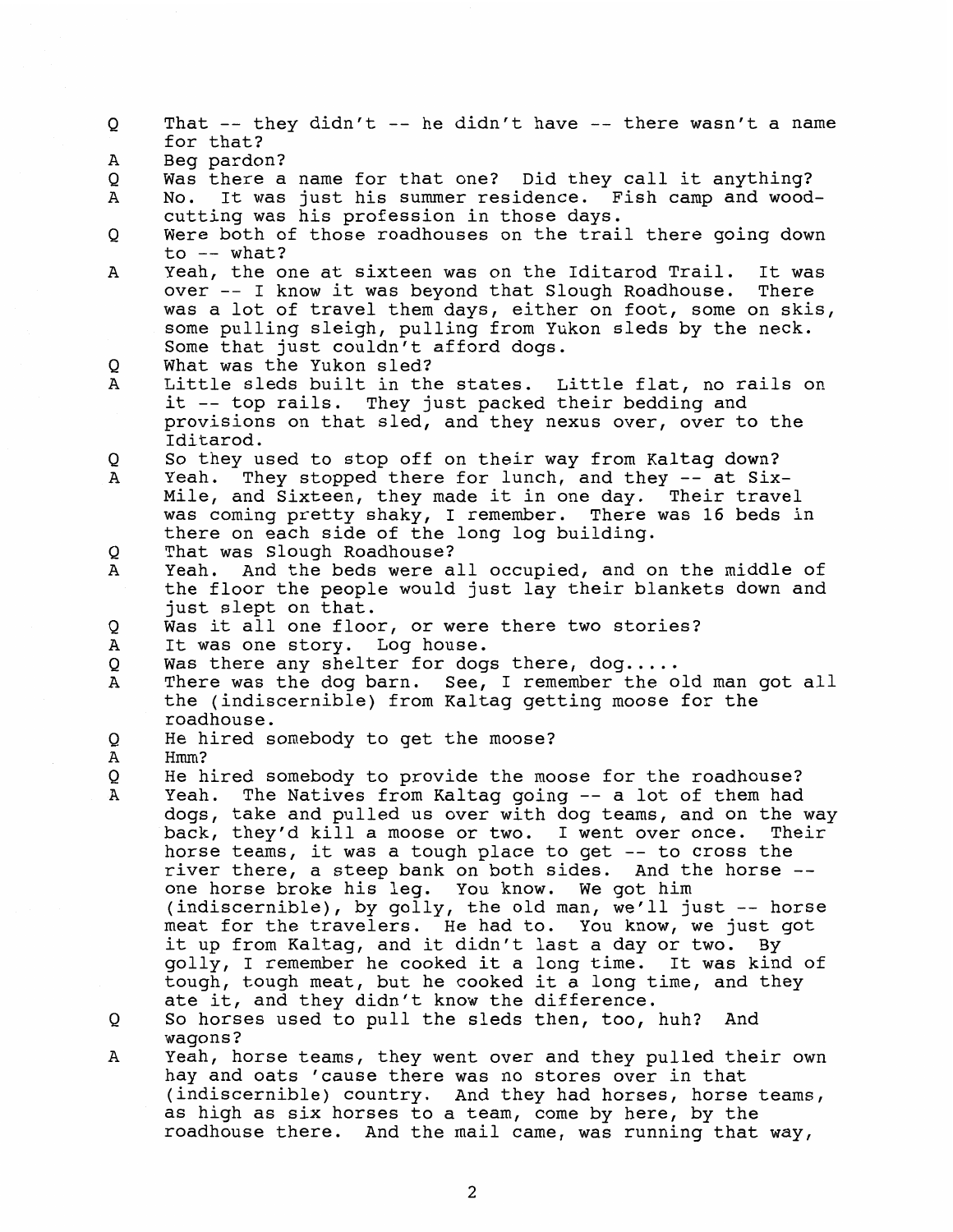too. Harry Lawrence, a fellow named Harry Lawrence was driving the mail from Kaltag over to (indiscernible) country.  $\circ$ Did he use horses? A With dogs. Q Oh, with dogs.  $\mathbf{A}$ These horses, they had work to do over the mining camps. They were hauling wood and stuff for the mining camps. That's where there was -- there was six horses in one -- pulling one sled, you know, pulling their -- hauling their own hay and oats. Q Did you know Harry Lawrence? Α Yeah. I know him. O **Mm** hmm (affirmative). A Yeah. He was a mail carrier around Kaltag and down at Holy Cross. I know him well. He died recently at Fairbanks, oh, about  $20 - -20$  or  $30$  years ago. How often did he make that run? Do you know? From Kaltag Q down to Iditarod? He -- I believe he made on trip a month, or every 20 days  $\mathbf{A}$ rather. Q And he stopped at the Slough Roadhouse there? Yeah, he stopped at the roadhouse. And from there on, I  $\Delta$ don't know whether there's any more roadhouses or not. I guess I believed there was. Q How long did your dad run it? When did he stop running the roadhouse? Α Oh, he run it about two or three winters. When was that? Do you remember? Q A In 1908. The winter of 1908 is winter Iditarod Stampede was on. O What'd he do after that? Α We stayed around Six-Mile, kept on fishing and cutting wood for steamboats. Q Where was your dad from?  $\mathbf{A}$ He was a big Swede. Q Swede? Huh. He come up from Stockholm, he used to say.  $\mathbf{A}$ Q Did he come over the Chilkoot Trail, did he, or did he.....  $\mathbf{A}$ What's that? Q Did he come over the Chilkoot Trail?  $\overline{A}$ I didn't get you. Did he come over the Chilkoot Trail when he come up to Q Alaska, or did he come by the sea?  $\overline{A}$ Oh, he probably was one of them Chilkoot Trail mushers. He came in way before that. Q Well, when did he come in?  $\mathbf{A}$ I don't -- I never did learn. When he -- he used to be mining up around Dawson and that country, 40-Mile or Dawson or someplace. He was a young fellow then. Q Did you used to help him there at -- you were probably pretty young when he had the roadhouse there. A Oh, I was a kid about five years old. Do you remember what the place looked like very well? Q A What's that?